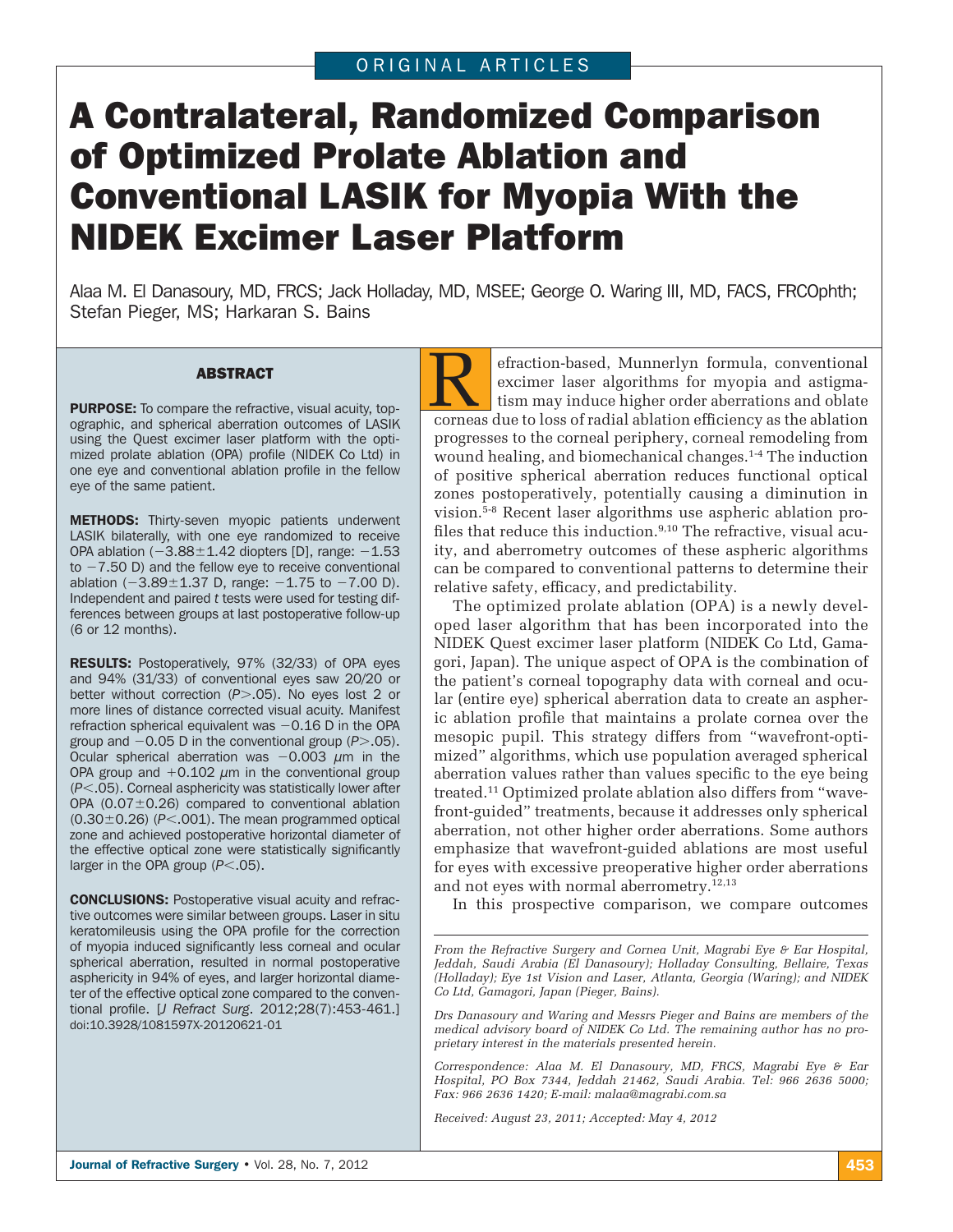between OPA and conventional ablation performed contralaterally in the same patients.

# PATIENTS AND METHODS

The NIDEK Quest excimer laser platform was used for all treatments. The treatments for the two eyes were randomized using a randomization table.

Inclusion criteria were age of at least 18 years with  $-0.75$  to  $-7.50$  diopters (D) of physiologic spherical equivalent myopia with  $\leq 2.00$  D of manifest refractive astigmatism. All other inclusion and exclusion criteria have been previously described.<sup>10</sup> Retreatments were not permitted. All patients signed an informed consent, and the nature of the procedure was explained in detail. The study adhered to the tenets of the Declaration of Helsinki.

Baseline evaluation included measurement of uncorrected (UDVA) and corrected (CDVA) distance visual acuity (in Snellen and decimal notation), manifest and cycloplegic refractions under calibrated room illumination conditions by experienced technicians using ETDRS acuity charts, slit-lamp examination, and Goldmann tonometry. The OPD-Scan II (NIDEK Co Ltd) was used to measure photopic and mesopic pupillometry and three repeat measurements of corneal topography and ocular wavefront (6 mm; 8th radial order; dark adapted between measurements, physiologically dilated pupil). Central corneal pachymetry (Corneo-Gage Plus 50 MHz; Sonogage, Cleveland, Ohio) and indirect ophthalmoscopy were also performed.

The same evaluation as preoperatively was performed postoperatively at 1 (dilated funduscopy and pupillometry excluded), 3, 6, and 12 (dilated funduscopy included) months. Patients were masked to the ablation delivered to each eye. Laser in situ keratomileusis was performed with a single excimer laser by an experienced surgeon (A.M.E.D.). Corneal flaps (superior hinge; 110-μm depth; 9.2-mm diameter) were created with the IntraLase 150-kHz femtosecond laser (Abbott Medical Optics, Abbott Park, Illinois).

The OPA algorithm has been described previously.9,10,14 Conventional ablation has a Gaussian beam profile and uses a Munnerlyn-based algorithm in the optical zone with an approximately linear transition zone.15 Zero ocular spherical aberration was targeted in cases with positive preoperative ocular spherical aberration (n=18) and maintenance of ocular spherical aberration was targeted in cases with negative spherical aberration preoperatively (n=19). The Final Fit ablation planning software (version 1.13, NIDEK Co Ltd) was used for all conventional treatments with a well-established, personalized nomogram. Optimized prolate ablation software (version 1.00, NIDEK Co Ltd)

was used for planning OPA treatments. The OPA eyes were treated based on the NIDEK algorithm modified by a nomogram that was generated using a proprietary multiparametric regression formula in which 10 coefficients were entered to analyze the outcomes of 30 previously treated eyes (first patients worldwide). This nomogram ("Alaa II") increased the cylinder correction and changed spherical correction based on the magnitude of correction. All eyes were targeted for emmetropia postoperatively.10

The OPA group underwent treatment with a mean optical zone of  $6.80 \pm 0.33$  mm (range: 5.60 to 7.00 mm) and mean transition zone of  $8.39\pm0.35$  mm (range: 7.20) to 8.60 mm). In OPA, the diameter of the programmed optical zone was selected by taking the difference (automatically measured by the OPD-Scan II) between the mesopic pupil center and the coaxially sighted corneal light reflex and adding it to the mesopic pupil diameter. All eyes in the conventional group underwent treatment with a comparably sized mean optical zone of  $6.48\pm0.11$  mm (range: 6.00 to 6.50 mm) and mean transition zone of  $7.54 \pm 0.25$  mm (range: 7.00 to 8.50 mm). Programmed treatment zones were based on the requirement of a residual stromal bed  $\geq 300$  μm with the largest ablation diameter possible. A 200-Hz infrared eye tracker was used to center the laser ablation midway between the photopic pupil center and coaxially sighted corneal light reflex measured by the OPD-Scan II in all eyes. The tracker remained active during ablation to maintain this centration. Centration closer to the visual axis rather than the line of sight or pupil center was used based on previous experience and the manufacturer's recommendation. Intraoperative cyclotorsion was actively compensated during ablation with the online active torsion correction function.<sup>9,10</sup>

Postoperative medications were topical moxifloxacin (Vigamox; Alcon Laboratories Inc, Ft Worth, Texas) and prednisolone acetate 1% (Predforte; Allergan Inc, Irvine, California) four times daily for 1 week.

#### DATA ANALYSIS

Between-group comparison was conducted for refractive outcomes, visual acuity, corneal and whole eye spherical aberration, corneal asphericity (Q), horizontal diameter of the effective optical zone, and classification of postoperative corneas based on the Corneal Navigator corneal disease screening software (NIDEK Co Ltd). An ellipsoid model was used to determine Q at 4.50 mm.

Mean values with standard deviation and range were calculated as appropriate. Visual acuity values were converted to logMAR for analysis. Horizontal diameter of the effective optical zone was measured manually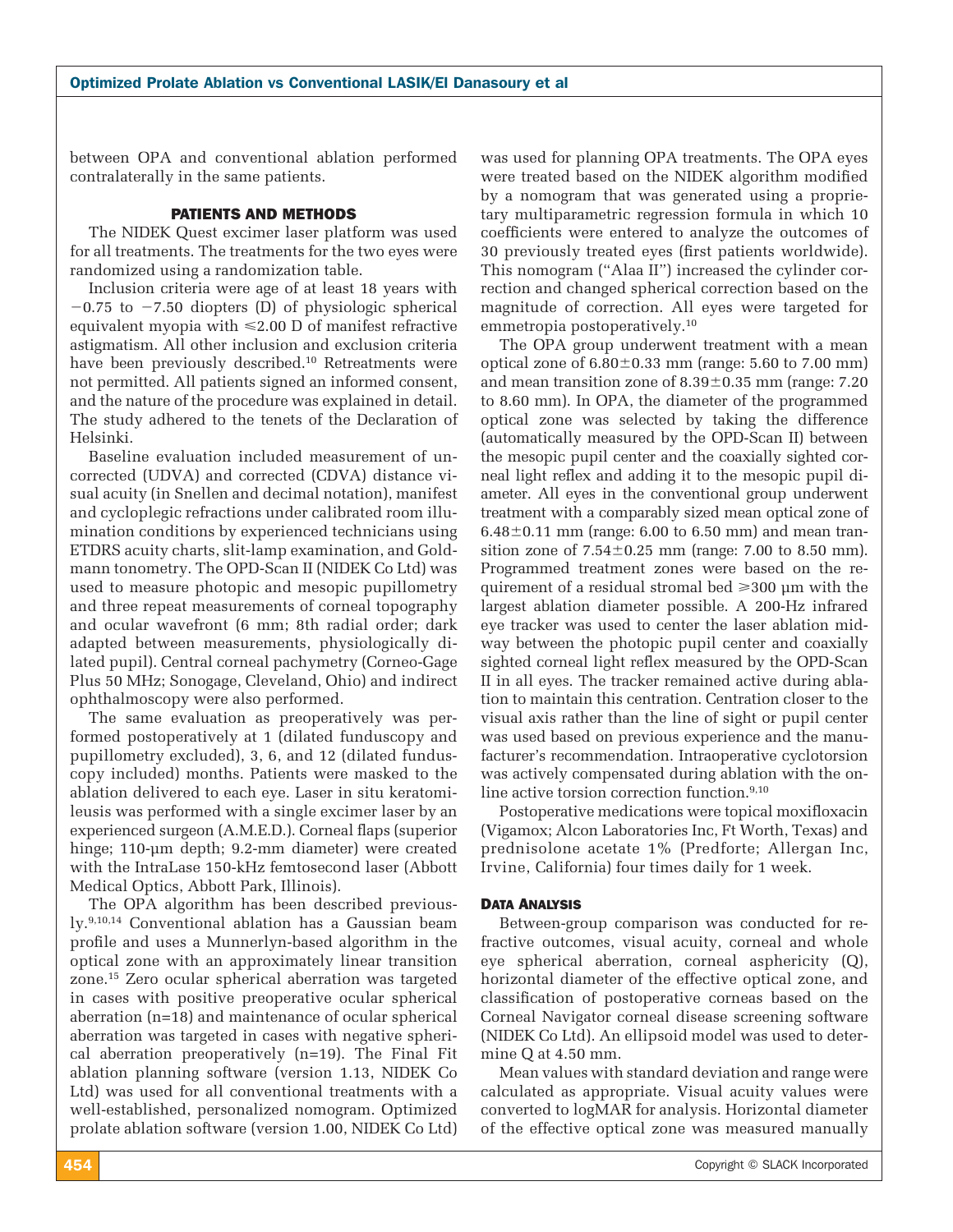by placing cursors along the horizontal diameter at the point where a 1.50-D change was noted from the central corneal power using the axial corneal topography map with the Klyce-Smolek scale and color scheme.16 Corneal statistical analyses were conducted preoperatively and at last follow-up (6 or 12 months postoperatively) using Datagraph-med software (Ingenieurbüro Pieger GmbH, Wendelstein, Germany) or Microsoft Excel (Microsoft Corp, Redmond, Washington). If a patient presented at 6 and 12 months, the 12-month data were used. Differences between groups were tested with the independent and paired  $t$  tests.  $P<.05$  was considered statistically significant.

#### RESULTS

#### PREOPERATIVE DATA

Mean age of the cohort was  $26.3 \pm 4.66$  years (range: 19 to 38 years), and 20 (61%) patients were women. All preoperative parameters were similar between groups (*P*.05, all cases) (Table A, available as supplemental material in the PDF version of this article).

#### POSTOPERATIVE DATA

At last follow-up, 33 (89%) patients were available for examination (31 at 6 months; 24 at 12 months). Four patients were lost to follow-up. These 4 patients did not differ from the cohort in preoperative, surgical, or postoperative variables (Table A). No intra- or postoperative complications were reported.

### REFRACTIVE AND VISUAL ACUITY OUTCOMES

The difference in postoperative manifest refraction spherical equivalent (MRSE) was statistically significant (but clinically similar) between groups  $(P<.05)$ (Table). Attempted versus achieved refractive correction, refractive accuracy, and refractive astigmatism were similar between groups (all *P* $> 0.05$ ) (Figs 1, 2, and 3, Table).

Postoperative UDVA was similar between groups (Fig 4,  $P > 05$ ). No eyes lost more than 1 line of CDVA (Fig 5). Stability was similar in both groups (Fig 6). No statistical or clinical differences were noted in safety, refractive, and visual acuity outcomes between groups.

#### HIGHER ORDER ABERRATIONS

One patient was excluded from analysis due to inadequate pupil dilation  $( $6 \text{ mm}$ )$  pre- and postoperatively. Paired data were analyzed for each follow-up examination. Ocular and corneal spherical aberration were statistically significantly lower in the OPA group compared to the conventional group at every postoperative follow-up ( $P$ <.05 all cases;  $P$ <.001 at last follow-

up) (Table, Figs 7 and 8). The deviation from intended ocular spherical aberration (assuming maintenance of spherical aberration in the conventional group) was statistically significantly different at all postoperative follow-up examinations, favoring the OPA group  $(P<.05$  all cases,  $P<.001$  at 3 and 12 months) (Fig 9). No correlation was noted between induced spherical aberration and refractive correction in both groups  $(R^2=0.017$  for the OPA group;  $R^2=0$  for the conventional group).

#### CORNEAL TOPOGRAPHY AND ASPHERICITY

Corneal asphericity was statistically significantly less oblate in the OPA group  $(0.07\pm0.26)$  compared to the conventional group  $(0.30 \pm 0.26)$   $(P<.001)$  (Table). Corneal asphericity became more oblate with higher preoperative refractive error after OPA. Postoperative  $Q$  was  $> 0.40$  in only two OPA-treated eyes. Preoperative MRSE and postoperative Q were statistically correlated for both groups (Fig 10).

Preoperatively, the Corneal Navigator classified all corneas as "normal." Postoperatively, the Corneal Navigator classified 77% of eyes in the conventional group and 46% of eyes in the OPA group as "myopic refractive surgery," with the remaining classified as "normal" corneas (*P*<.0001) (Fig 11).

Horizontal diameter of the effective optical zone was statistically significantly larger in the OPA group compared to the conventional group across the refractive range treated in this study (*P*<.05 all cases) (Fig 12). The programmed optical zone between groups was similar  $(P > .05)$ . The difference in the horizontal diameter of the effective optical zone and the optical zone programmed into the laser was not correlated to preoperative keratometry in either group.

The mean difference between the horizontal diameter of the effective optical zone and the optical zone programmed into the laser was  $+0.377$  mm (larger) for the OPA group and  $-0.672$  mm (smaller) for the conventional group ( $P$ <.001).

#### **DISCUSSION**

Prospective, randomized, contralateral eye studies are an excellent study design because they take advantage of the fact that two eyes (corneas) of one patient are more likely to react similarly to a treatment (excimer laser ablation) than two eyes of two different patients.

# REFRACTIVE OUTCOME

We found that LASIK with OPA is safe and effective for the treatment of low to moderate myopia with or without astigmatism. Although the difference in postoperative MRSE between the groups statistically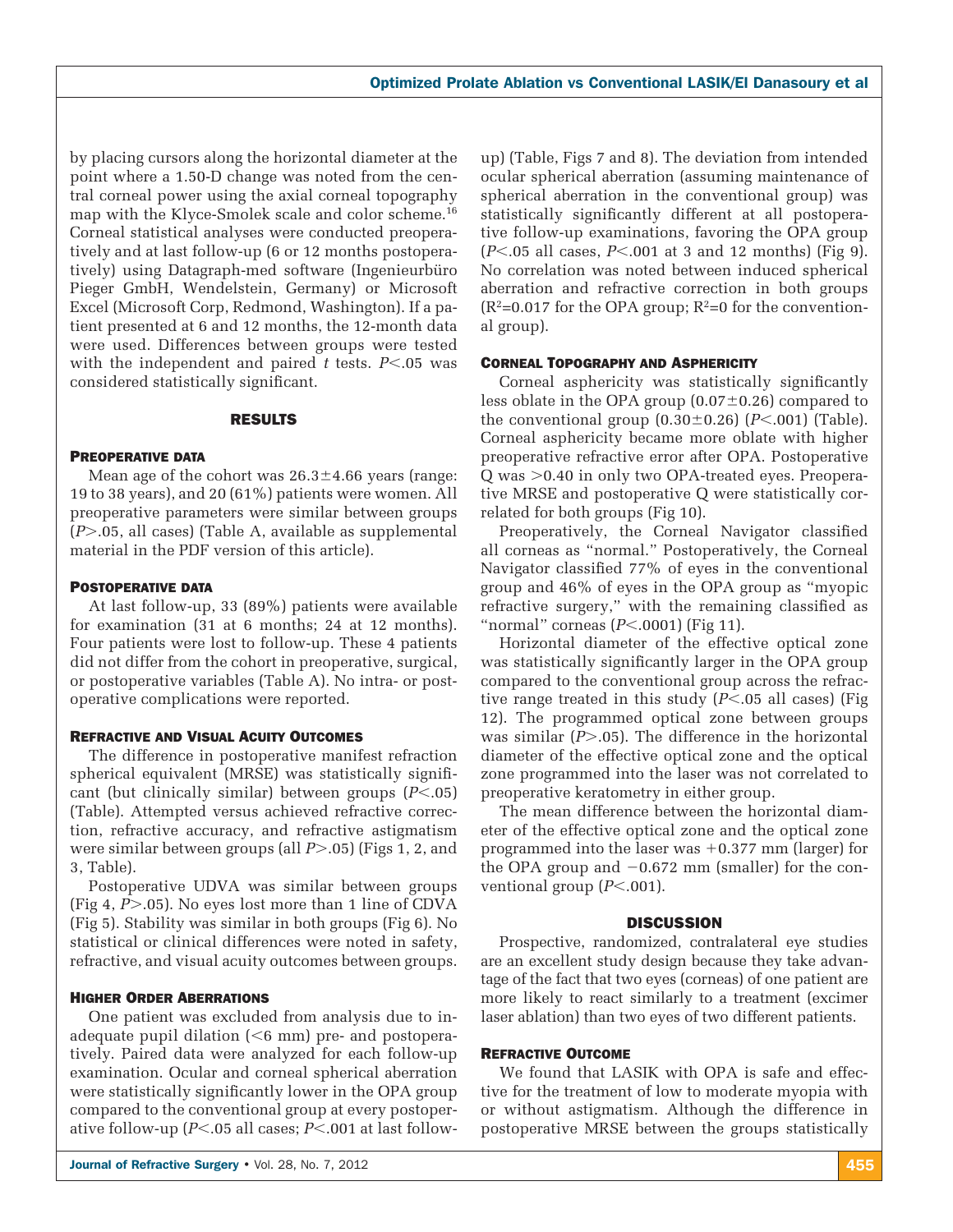#### **TARIF**

# Pre- and Last Postoperative Follow-up Parameters of 37 Patients Who Underwent LASIK With Optimized Prolate Ablation in One Eye (OPA Group) and Conventional Ablation (Conventional Group) in the Fellow Eye

|                                                                                        |              | <b>Mean</b> ±Standard Deviation (Range) |                                    |          |
|----------------------------------------------------------------------------------------|--------------|-----------------------------------------|------------------------------------|----------|
| <b>Parameter</b>                                                                       | <b>Group</b> | Preoperative*                           | <b>Postoperative</b>               | P Valuet |
| <b>UDVA (logMAR)</b>                                                                   | <b>OPA</b>   | $1.24 \pm 0.38$ (0.50 to 2.00)          | $0.072 \pm 0.09$ (-0.20 to 0.18)   | > 0.05   |
|                                                                                        | Conventional | $1.24 \pm 0.35$ (0.50 to 2.00)          | $0.056 \pm 0.075$ (-0.20 to 0.10)  |          |
| CDVA (logMAR)                                                                          | <b>OPA</b>   | $0.052 \pm 0.051$ (-0.14 to 0.02)       | $0.083 \pm 0.063$ (-0.20 to 0.0)   | .05      |
|                                                                                        | Conventional | $0.051 \pm 0.049$ (-0.10 to 0.04)       | $0.072 \pm 0.061$ (-0.20 to 0.0)   |          |
| Sphere (D)                                                                             | <b>OPA</b>   | $-3.62 \pm 1.42$ (-7.50 to -1.00)       | $-0.05 \pm 0.24$ (-0.75 to 0.75)   | .05      |
|                                                                                        | Conventional | $-3.59 \pm 1.31$ (-6.75 to -1.25)       | $0.05 \pm 0.16$ (-0.25 to 0.50)    |          |
| Cylinder (D)                                                                           | <b>OPA</b>   | $0.52 \pm 0.46$ (0.00 to 2.00)          | $-0.20 \pm 0.24$ (0.75 to 0.75)    | > 0.05   |
|                                                                                        | Conventional | $0.61 \pm 0.49$ (0.00 to 2.00)          | $-0.19\pm0.23$ (0.00 to 0.75)      |          |
| MRSE (D)                                                                               | <b>OPA</b>   | $-3.88 \pm 1.40$ (-7.50 to -1.53)       | $-0.16 \pm 0.23$ (-1.00 to 0.25)   | < 0.05   |
|                                                                                        | Conventional | $-3.90 \pm 1.35$ (-7.00 to -1.75)       | $-0.05 \pm 0.18$ (-0.50 to 0.37)   |          |
| Postop MRSE within $\pm 0.50$ D (%)                                                    | <b>OPA</b>   |                                         | 97                                 | > 0.05   |
|                                                                                        | Conventional |                                         | 100                                |          |
| Corneal asphericity                                                                    | <b>OPA</b>   | $-0.14 \pm 0.11$                        | $0.07 \pm 0.26$                    | < .001   |
|                                                                                        | Conventional | $-0.14 \pm 0.09$                        | $0.30 \pm 0.26$                    |          |
| Ocular spherical aberration $(\mu m)$                                                  | <b>OPA</b>   | $-0.03 \pm 0.13$ (-0.34 to 0.19)        | $-0.02 \pm 0.115$ (-0.25 to +0.12) | < 0.001  |
|                                                                                        | Conventional | $-0.01 \pm 0.12$ (-0.27 to 0.38)        | $+0.07 \pm 0.08$ (-0.05 to +0.27)  |          |
| Corneal spherical aberration $(\mu m)$                                                 | <b>OPA</b>   | $0.27 \pm 0.07$ (0.08 to 0.40)          | $0.36 \pm 0.14$ (-0.01 to +0.72)   | < .001   |
|                                                                                        | Conventional | $0.27 \pm 0.07$ (0.05 to 0.41)          | $0.47 \pm 0.12$ (0.13 to +0.64)    |          |
| Normal classification using<br><b>Corneal Classification screening</b><br>software (%) | <b>OPA</b>   | 100                                     | 54                                 | < .0001  |
|                                                                                        | Conventional | 100                                     | 23                                 |          |

*UDVA = uncorrected distance visual acuity, CDVA = corrected distance visual acuity, MRSE = manifest refraction spherical equivalent* \**No statistical difference in all preoperative parameters.*

†*Difference between groups.*

*Note. Spherical aberrations are reported for the entire eye (ocular) and cornea at 6-mm diameter to the 8th Zernike order. Corneal asphericity, commonly referred to as "Q" value, is reported for a 4.50-mm diameter.* 

favored the conventional group, the mean numerical difference  $(-0.16 \text{ D } \text{OPA} \text{ and } -0.05 \text{ D} \text{ conventional})$ was not clinically meaningful.

The refractive—but not the topographic—results in this study were similar to recent outcomes for wavefront-guided, wavefront-optimized, and aspheric LASIK that treated similar or larger sample sizes (range: 37 to 358 eyes) and similar MRSE (Table B, available as supplemental material in the PDF version of this article). Direct comparison to previous studies is difficult due to the lack of standardization and differing preoperative selection criteria. A comparative study of myopic wavefront-guided LASIK reported a mean postoperative MRSE of -0.17 D for the LADARVision (Alcon Labora-

tories Inc) and -0.14 for the Star CustomVue (Abbott Medical Optics Inc), which is similar to our study  $(-0.16 \pm 0.23 \text{ D})$ .<sup>17</sup> A literature review by the American Academy of Ophthalmology (AAO) of wavefront-guided LASIK with 4 lasers with a similar sample size as ours and follow-up data ranging from 1 to 6 months reported an average of 87% of eyes within  $\pm 0.50$  D of intended MRSE, which is substantially lower than our results of 97% of eyes after OPA.18 However, some of these studies used preselection criteria based on the preoperative higher order aberration, which may affect outcomes.<sup>18</sup> A contralateral eye study<sup>19</sup> (N=27 patients) of wavefront-optimized and wavefront-guided LASIK with the Allegretto (Alcon Laboratories Inc), with a preoperative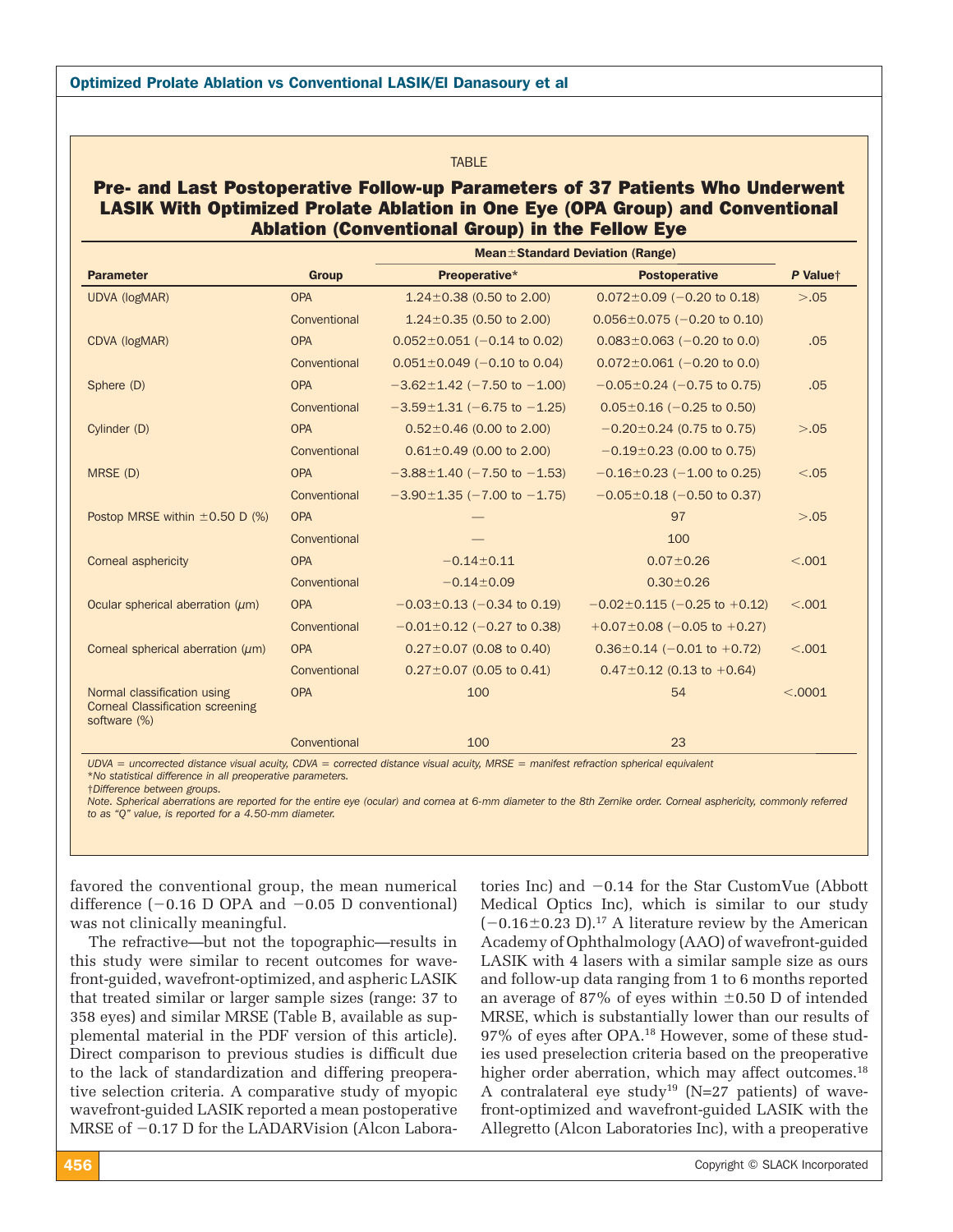

Figure 1. Attempted versus achieved manifest refraction spherical equivalent at last postoperative follow-up. The scattergram demonstrates a coefficient of determination (R<sup>2</sup>) of 0.98 for the OPA group and 0.97 for the conventional group (P>.05). Figure 2. Accuracy of manifest refraction spherical equivalent. No statistically significant difference was noted between groups (P>.05, paired t test). Figure 3. Refractive astigmatism. Attempted versus achieved refractive astigmatism was similar for both groups. Figure 4. Uncorrected distance visual acuity (UDVA) (CDVA = corrected distance visual acuity). No statistically significant difference was noted between groups (P>.05, paired t test). Figure 5. Change in corrected distance visual acuity (CDVA). No eye lost more than one Snellen line of CDVA (P=.05). Figure 6. Stability of spherical equivalent refraction. Stability was excellent after 1 month and was similar between groups.

**Journal of Refractive Surgery •** Vol. 28, No. 7, 2012 457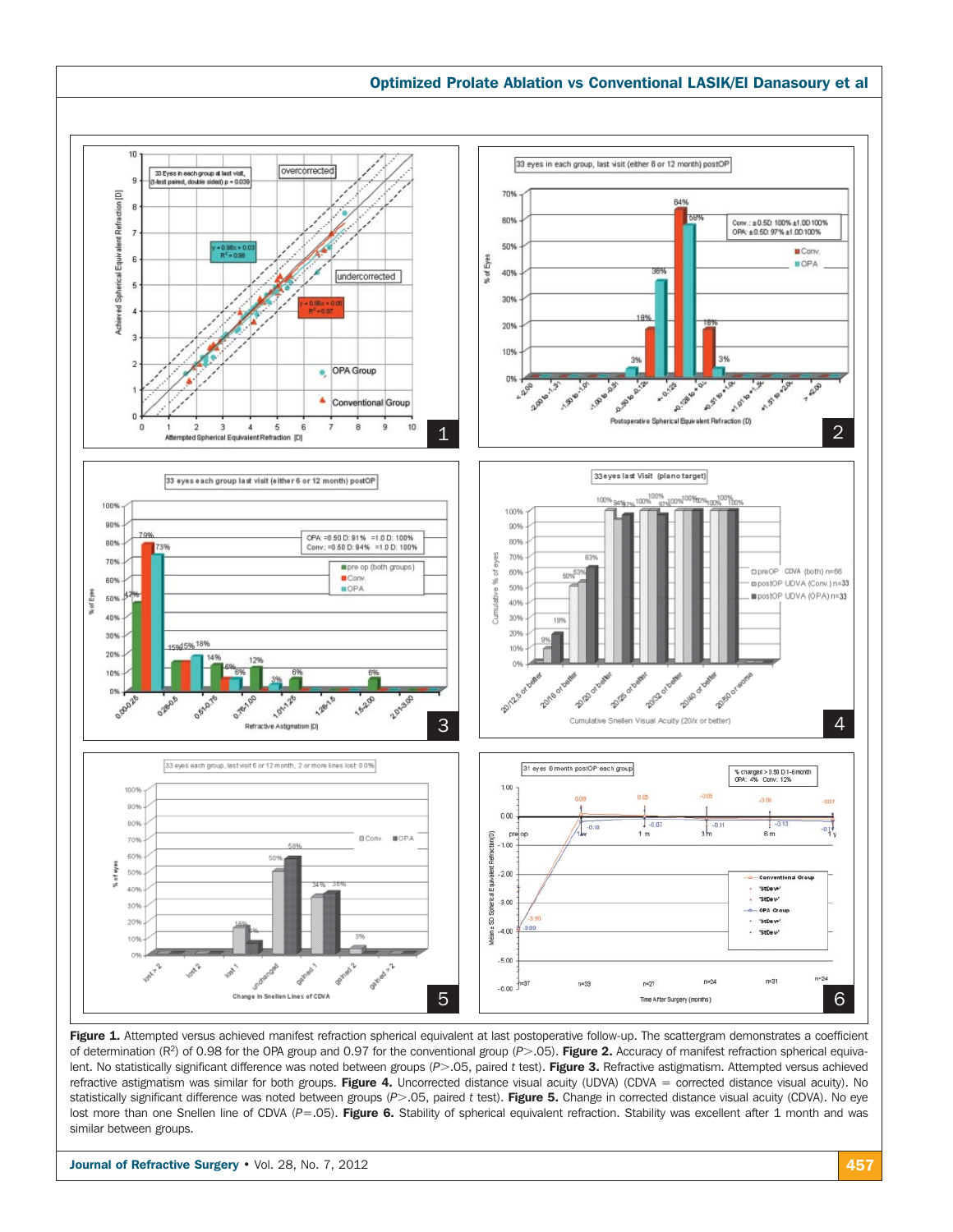#### Optimized Prolate Ablation vs Conventional LASIK/El Danasoury et al



**Figure 7.** Ocular (whole eye) spherical aberration over time of patients who underwent LASIK with optimized prolate ablation (OPA) in one eye and conventional ablation (conv) in the fellow eye. Spherical aberration was statistically lower and similar to preoperative in the OPA group at all postoperative follow-up points (P<.05, paired *t* test).



Figure 9. Deviation from intended ocular spherical aberration in eyes after myopic LASIK with optimized prolate ablation (OPA) in one eye and conventional (conv) ablation in the fellow eye.

MRSE similar to ours ( $-4.36 \pm 1.22$  D), reported 89% of eyes were within  $\pm 0.50$  D of attempted MRSE, which is lower than our results, with 94% of eyes in the OPA group having MRSE between  $-0.50$  and 0.125 D of the intended refraction. The OPA group had twice the number of eyes within  $-0.50$  to  $-0.126$  D of the intended refraction, with 20% more eyes in this group achieving UDVA 20/16 or better, indicating a trend toward greater accuracy.

#### VISUAL ACUITY

Postoperative UDVA in the OPA group was en-



**Figure 8.** Corneal spherical aberration over time of patients who underwent LASIK with optimized prolate ablation (OPA) in one eye and conventional ablation (conv) in the fellow eye. Spherical aberration was statistically lower in the OPA group at all postoperative follow-up points (*P*.05, paired *t* test).



Figure 10. Change in corneal asphericity (delta Q) as a function of preoperative spherical equivalent (preop SEQ) refraction.

couraging: 64% saw 20/16 or better. These results exceed outcomes reported by the AAO for wavefrontoptimized LASIK,18 with only 44% achieving UDVA 20/16 or better, and for wavefront-guided LASIK, with  $10\%$  of eyes achieving UDVA 20/16 or better.<sup>19</sup> Larger treatment zones in OPA were designed to create and maintain a functionally prolate cornea and to ensure adequate coverage of the mesopic pupil. An improvement in vision due to larger treatment zones has been reported.17

Safety was demonstrated by no loss of two or more lines of CDVA in either group.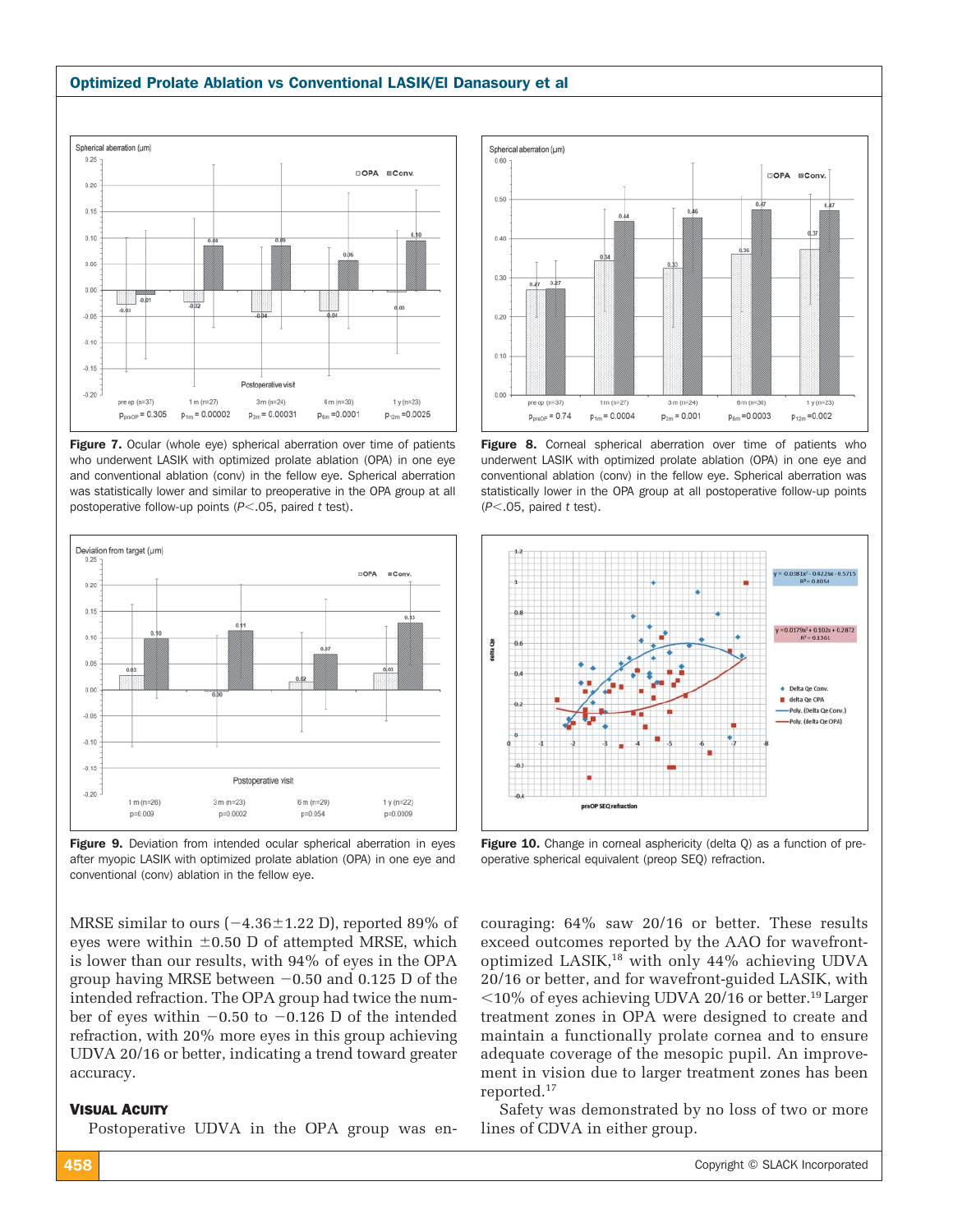

Figure 11. Sample instantaneous (local) curvature corneal topographies at 6 months postoperatively of a patient who underwent optimized prolate ablation in the left eye and conventional ablation in the right eye. The red arrows indicate the cross-section. The postoperative OPA topography is considerably less oblate  $(Q=0.22)$  than conventional topography  $(Q=0.44)$ .

### CORNEAL TOPOGRAPHY AND SPHERICAL ABERRATION

Statistically significant differences were noted in postoperative spherical aberration between the two algorithms, with better outcomes in OPA-treated eyes. At last follow-up, ocular spherical aberration increased by 0.03 μm in the OPA group compared to 0.11 μm in the conventional group, despite similar preoperative magnitudes of ocular spherical aberration in both groups (P<.05). Postoperative corneal spherical aberration was two times larger in the conventional group compared to the OPA group  $(P<.05)$ . The better outcome after OPA is expected because the ablation algorithm specifically targets little to no induction of spherical aberration whereas conventional ablation does not incorporate treatment of spherical aberration. Of note was the lack of a similar increase in the magnitude of ocular spherical aberration compared to the (statistically insignificant) increase in postoperative corneal spherical aberration. Two recent studies have attributed this difference in changes between postoperative corneal and ocular spherical aberration to an (undetermined) compensatory mechanism that allows internal aberrations to continue to compensate for and reduce the impact of the induced corneal wavefront changes after LASIK.20,21

Postoperative spherical aberration has been associated with glare and halos.<sup>6,7</sup> Hence, algorithms such as OPA that reduce or eliminate postoperative spherical aberration may be advantageous, pending comparative studies of dysphotopsia between OPA and conventional ablation. The reduced induction of ocular spherical aberration after OPA treatment is similar to or better than previous studies<sup>22-25</sup> of wavefront-guided and aspheric algorithms treating a similar MRSE. How-



Figure 12. Preoperative spherical equivalent refraction (SEQ) compared to postoperative horizontal diameter of the effective optical zone (after myopic LASIK with optimized prolate ablation [OPA] in one eye and conventional [Conv] ablation in the fellow eye). Horizontal diameter of the effective optical zone was consistently larger in the OPA eyes.

ever, this comparison must be interpreted with caution as we reported spherical aberration for a 6-mm pupil, whereas others<sup>17</sup> report varying pupil diameters.

Another potential advantage of OPA is the larger horizontal diameter of the effective optical zone compared to the conventional algorithm. The larger horizontal diameter of the effective optical zone does not impinge on the mesopic pupil diameter, and therefore may also reduce scotopic symptoms postoperatively.2,3,6 In the current study, the horizontal diameter of the effective optical zone decreased with increasing amounts of attempted correction. This observation verifies the previous observation by Holladay and Janes<sup>8</sup> of smaller effective optical zones resulting from higher attempted myopic corrections using conventional ablation. This observation indicates that larger horizontal diameters of the effective optical zone have resulted due to OPA.

Although keratometry may affect refractive outcomes,26 it is not through an effect on the horizontal diameter of the effective optical zone as shown in this study. One caveat remains—currently, no standardized method of determining the functional or effective optical zones exists. Our method of measuring the horizontal diameter of the effective optical zone is one of several proposed mechanisms of measuring functional optical zones that range from mathematically and computationally intensive methods based on wavefront aberrations<sup>27</sup> or simply measuring corneal contour.<sup>28</sup> We elected to follow Tabernero et al's<sup>27</sup> advice on the topic and selected a method that would be clinically easy to implement, practical, and have direct correlation to corneal topography. Axial corneal topography with the Klyce-Smolek scale was used, as the clinical utility of this topographic scale has been reported.16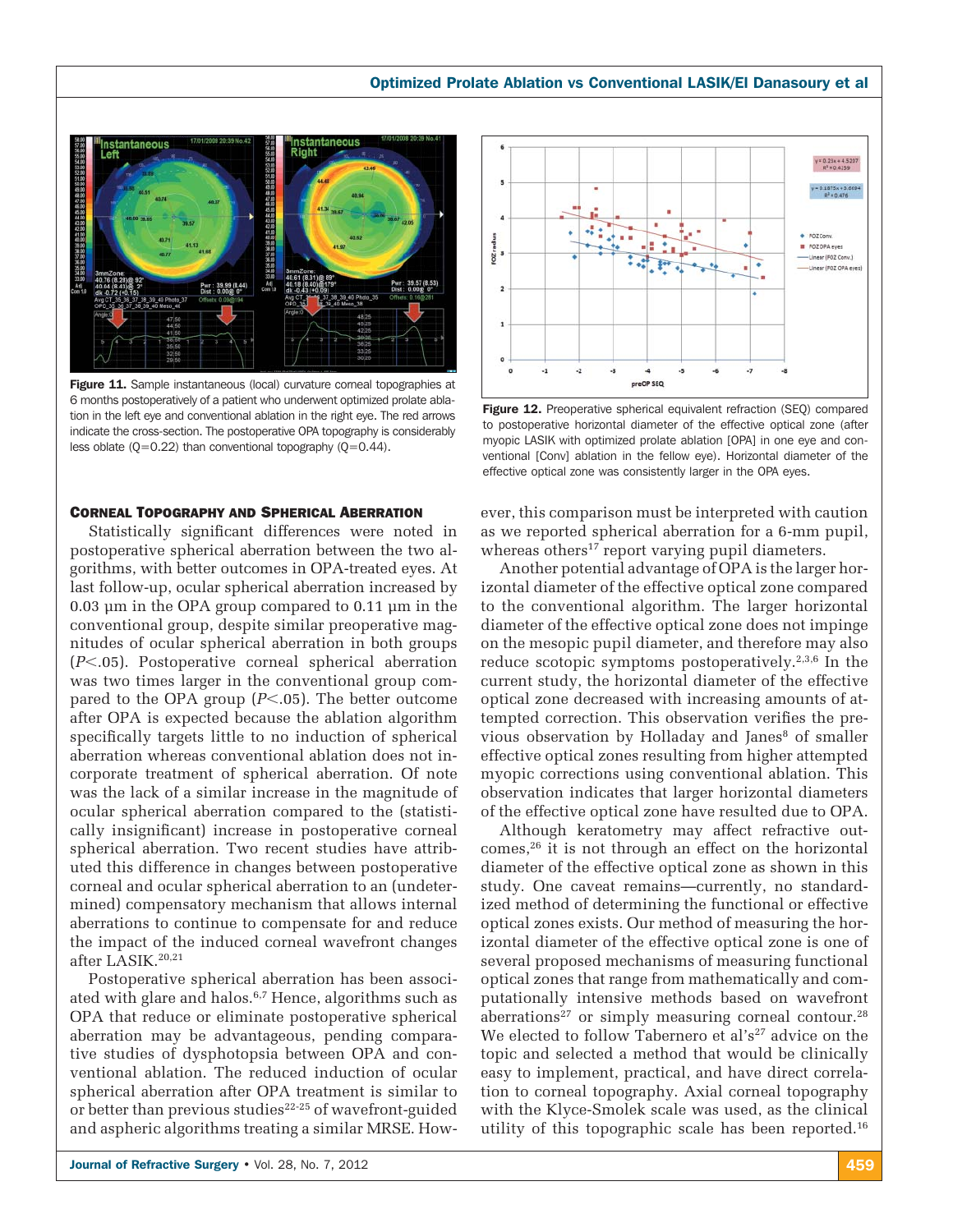Additionally, the Klyce-Smolek scale is a standardized scale that is available on the majority of corneal topographers and hence easily accessible.<sup>16,29</sup>

Corneal asphericity became more positive with higher preoperative refractive error after OPA. This trend concurs with a recent investigation<sup>4</sup> of wavefront-guided treatment with the VISX S4 IR (Abbott Medical Optics). However, the range of postoperative asphericity after OPA  $(-0.50 \text{ to } +0.75)$  corresponded to values for normal, virgin corneas ( $-0.50$  to  $+0.40$ ). $^{30}$ Only two OPA-treated eyes had postoperative asphericity  $>0.40$ . Postoperative asphericity after OPA (0.07) was similar to the mean reported for a normal myopic population  $(-0.09)^{30}$  with 94% of eyes remaining prolate.

One drawback of this study is the small sample size. However, using the criteria of  $\pm 0.12$  µm standard deviation for spherical aberration at 6 months (based on our actual data), a sample size calculation indicated that 22 eyes per group would be required to determine a difference of  $\pm 0.05$  μm spherical aberration between groups—our study had 24 eyes at 12 months and 33 at last follow-up. We further mitigated the small sample size by the randomized, contralateral eye treatment design. The loss of 4 patients to follow-up decreases the strength of this study, but all other patients were followed for at least 6 and 12 months.

The use of different optical zones between groups may be considered an unfair comparison. This study is not a comparison of "same zone" OPA and conventional ablations, rather it is a comparison of how the two techniques are used clinically, with OPA having an advantage because of the larger optical zone and better aspheric ablation contours. The volume of tissue removal with both algorithms is the same centrally and greater peripherally with OPA. The peripheral cornea is generally thicker than the center hence this difference is clinically negligible.

The data in this study indicate that OPA treatments with the NIDEK Quest for myopia and myopic astigmatism are safe and effective and provide similar visual acuity compared to conventional ablation. Optimized prolate ablation treatment resulted in better postoperative corneal topography that was similar to preoperative topography, larger horizontal diameter of the effective optical zone, decreased induction of spherical aberration, and near normal postoperative asphericity in 94% of eyes.

#### AUTHOR CONTRIBUTIONS

*Study concept and design (A.M.E.D., J.H., H.S.B.); data collection (A.M.E.D., S.P.); analysis and interpretation of data (A.M.E.D., J.H., G.O.W., S.P., H.S.B.); drafting of the manuscript (A.M.E.D., J.H., H.S.B.);*  *critical revision of the manuscript (A.M.E.D., J.H., G.O.W., S.P., H.S.B.); statistical expertise (J.H., S.P.); administrative, techincal, or material support (A.M.E.D., J.H.); supervision (A.M.E.D., J.H., G.O.W.)*

#### REFERENCES

- 1. Einighammer J, Oltrup T, Bende T, Jean B. Real ray tracing simulation versus clinical outcomes of corneal excimer laser surface ablations. *J Refract Surg.* 2010;26(9):625-637.
- 2. Gatinel D, Hoang-Xuan T, Azar DT. Determination of corneal asphericity after myopia surgery with the excimer laser: a mathematical model. *Invest Ophthalmol Vis Sci.* 2001;42(8):1736-1742.
- 3. Kwon Y, Bott S. Postsurgery corneal asphericity and spherical aberration due to ablation efficiency reduction and corneal remodelling in refractive surgeries. *Eye (Lond).* 2009;23(9):1845- 1850.
- 4. Bottos KM, Leite MT, Aventura-Isidro M, et al. Corneal asphericity and spherical aberration after refractive surgery. *J Cataract Refract Surg.* 2011;37(6):1109-1115.
- 5. Erdem U, Muftuoglu O. Optical factors in increased best spectacle-corrected visual acuity after LASIK. *J Refract Surg*. 2006;22(Suppl 9):S1056-S1068.
- 6. Holladay JT, Dudeja DR, Chang J. Functional vision and corneal changes after laser in situ keratomileusis determined by contrast sensitivity, glare testing, and corneal topography. *J Cataract Refract Surg.* 1999;25(5):663-669.
- 7. Yoon G, MacRae S, Williams DR, Cox IG. Causes of spherical aberration induced by laser refractive surgery. *J Cataract Refract Surg.* 2005;31(1):127-135.
- 8. Holladay JT, Janes JA. Topographic changes in corneal asphericity and effective optical zone after laser in situ keratomileusis. *J Cataract Refract Surg.* 2002;28(6):942-947.
- 9. Holladay JT, Bains HS. Optimized prolate ablations with the NIDEK CXII excimer laser. *J Refract Surg.* 2005;21(Suppl 5):S595-S597.
- 10. El Danasoury AM. NIDEK optimized prolate ablation for the treatment of myopia with and without astigmatism. *J Refract Surg*. 2009;25(Suppl 1):S136-S141.
- 11. Perez-Straziota CE, Randleman JB, Stulting RD. Visual acuity and higher-order aberrations with wavefront-guided and wavefront-optimized laser in situ keratomileusis. *J Cataract Refract Surg.* 2010;36(3):437-441.
- 12. Kermani O, Schmiedt K, Oberheide U, Gerten G. Topographic- and wavefront-guided customized ablations with the NIDEK-EC5000CXII in LASIK for myopia. *J Refract Surg.* 2006;22(8):754-763.
- 13. Venter J. Wavefront-guided custom ablation for myopia using the NIDEK NAVEX laser system. *J Refract Surg.* 2008;24(5):487- 493.
- 14. El-Danasoury A, Bains HS. Optimized prolate corneal ablation: case report of the first treated eye. *J Refract Surg.* 2005;21(Suppl 5):S598-S602.
- 15. Pop M, Bains HS. NIDEK NAVEX. In: Roy HF, ed. *Surgical Techniques in Ophthalmology: Refractive Surgery*. Philadelphia, PA: Elsevier Health Sciences; 2007:69-79.
- 16. Smolek MK, Klyce SD, Hovis JK. The Universal Standard Scale: proposed improvements to the American National Standards Institute (ANSI) scale for corneal topography. *Ophthalmology.* 2002;109(2):361-369.
- 17. Binder PS, Rosenshein J. Retrospective comparison of 3 laser platforms to correct myopic spheres and spherocylinders using conventional and wavefront-guided treatments. *J Cataract Refract Surg.* 2007;33(7):1158-1176.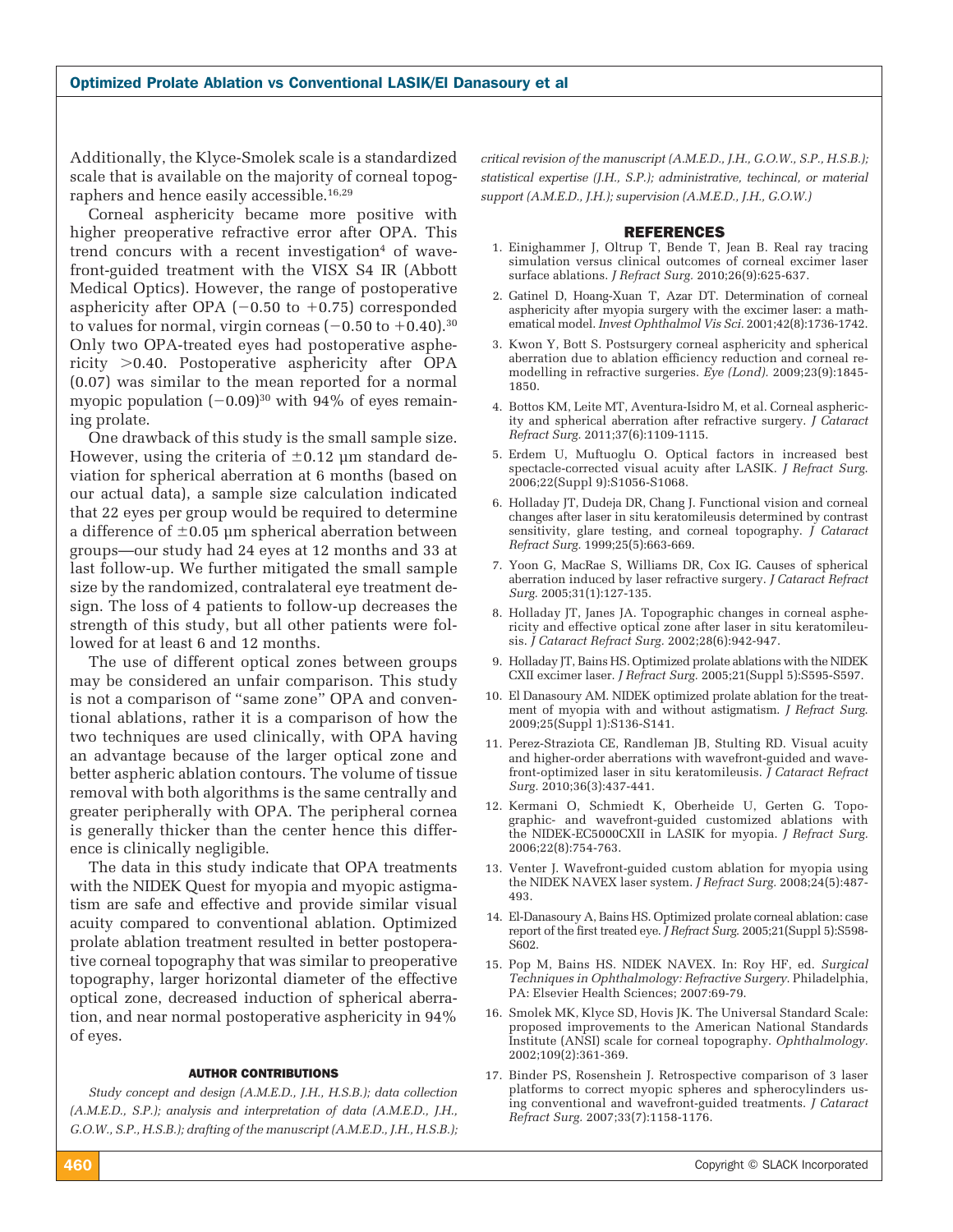#### Optimized Prolate Ablation vs Conventional LASIK/El Danasoury et al

- 18. Schallhorn SC, Farjo AA, Huang D, et al. Wavefront-guided LASIK for the correction of primary myopia and astigmatism a report by the American Academy of Ophthalmology. *Ophthalmology.* 2008;115(7):1249-1261.
- 19. Padmanabhan P, Mrochen M, Basuthkar S, Viswanathan D, Joseph R. Wavefront-guided versus wavefront-optimized laser in situ keratomileusis: contralateral comparative study. *J Cataract Refract Surg.* 2008;34(3):389-397.
- 20. Gatinel D, Adam PA, Chaabouni S, et al. Comparison of corneal and total ocular aberrations before and after myopic LASIK. *J Refract Surg.* 2010;26(5):333-340.
- 21. Marcos S, Barbero S, Llorente L, Merayo-Lloves J. Optical response to LASIK surgery for myopia from total and corneal aberration measurements. *Invest Ophthalmol Vis Sci.* 2001;42(13):3349-3356.
- 22. Mastropasqua L, Toto L, Zuppardi E, et al. Photorefractive keratectomy with aspheric profile of ablation versus conventional photorefractive keratectomy for myopia correction: six-month controlled clinical trial. *J Cataract Refract Surg.* 2006;32(1):109- 116.
- 23. Arbelaez MC, Aslanides IM, Barraquer C, et al. LASIK for myopia and astigmatism using the SCHWIND AMARIS excimer laser: an international multicenter trial. *J Refract Surg.* 2010;26(2):88-98.
- 24. Barreiro TP, Forseto Ados S, Pinto LF, Francesconi CM, Nosé W. Wavefront-guided LASIK for low to moderate myopia: CustomCornea versus Zyoptix [Portuguese]. *Arq Bras Oftalmol.*  2009;72(4):519-525.
- 25. Blum M, Kunert K, Gille A, Sekundo W. LASIK for myopia using the Zeiss VisuMax femtosecond laser and MEL 80 excimer laser. *J Refract Surg.* 2009;25(4):350-356.
- 26. Rao SK, Cheng AC, Fan DS, Leung AT, Lam DS. Effect of preoperative keratometry on refractive outcomes after laser in situ keratomileusis. *J Cataract Refract Surg.* 2001;27(2):297-302.
- 27. Tabernero J, Klyce SD, Sarver EJ, Artal P. Functional optical zone of the cornea. *Invest Ophthalmol Vis Sci.* 2007;48(3):1053- 1060.
- 28. Racine L, Wang L, Koch DD. Size of corneal topographic effective optical zone: comparison of standard and customized myopic laser in situ keratomileusis. *Am J Ophthalmol.* 2006;142(2):227-232.
- 29. Wilson SE, Klyce SD, Husseini ZM. Standardized colorcoded maps for corneal topography. *Ophthalmology.* 1993;100(11):1723-1727.
- 30. Haouat M, Gatinel D, Duong MH, et al. Corneal asphericity in myopes [French]. *J Fr Ophtalmol.* 2002;25(5):488-492.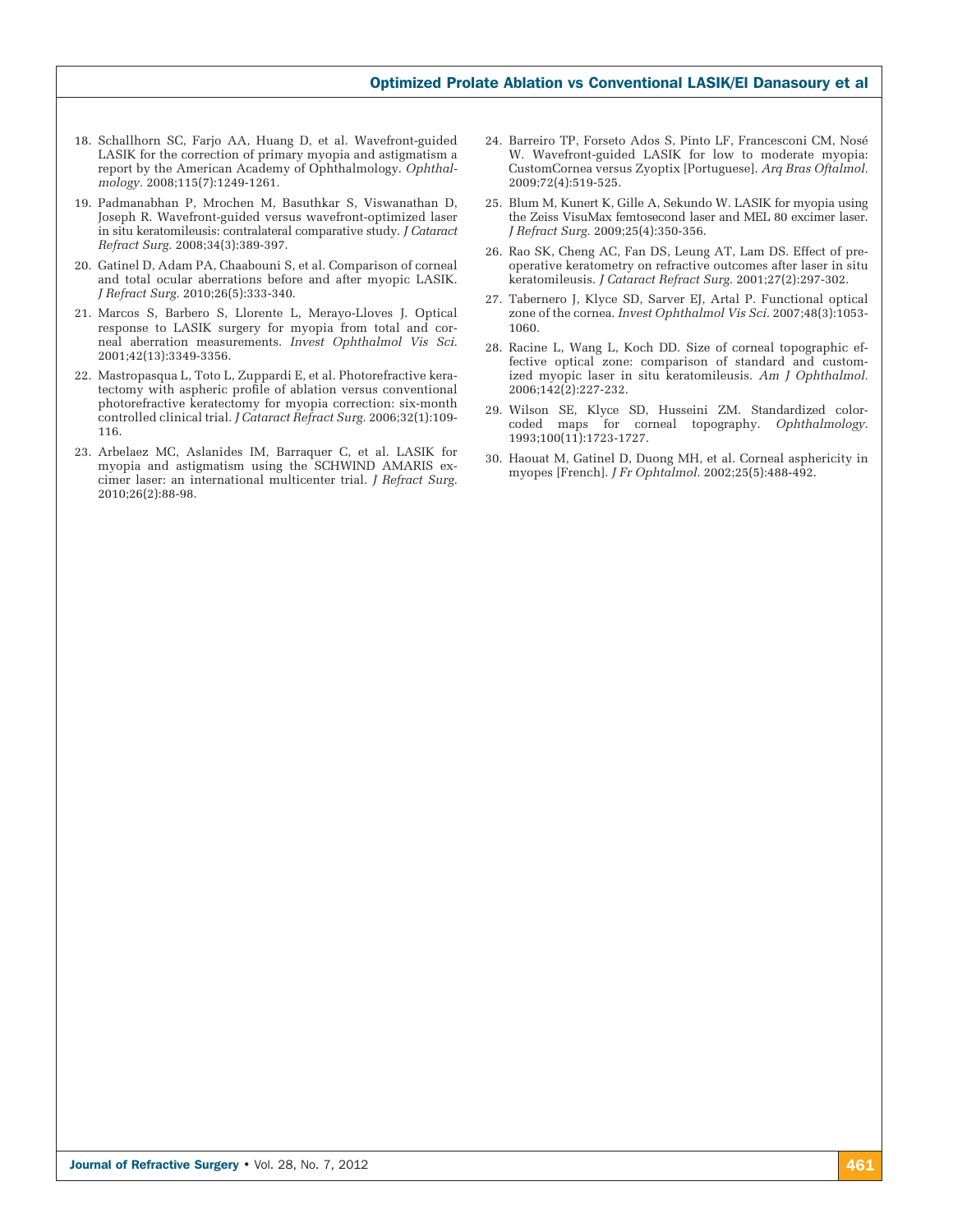|                |       |           | <b>Preoperative</b>       |           | <b>Last Postop</b> |          | <b>Postoperative</b>     |               |
|----------------|-------|-----------|---------------------------|-----------|--------------------|----------|--------------------------|---------------|
| <b>Patient</b> | Eye   | UDVA*     | <b>Refraction</b>         | CDVA*     | $F/U$ (mo)         | UDVA*    | <b>Refraction</b>        | <b>CDVA</b> * |
| $\mathbf{1}$   | Right | <b>CF</b> | $-4.25 - 1.00 \times 88$  | 20/20     | 3                  | 20/25    | $0.25 - 0.50 \times 75$  | 20/20         |
|                | Left  | <b>CF</b> | $-3.25 - 1.00 \times 75$  | $20/20+$  | 3                  | 20/20    | 0.25                     | 20/16         |
| $\mathcal{P}$  | Right | 20/400    | $-2.50 - 0.50 \times 140$ | 20/20     | 3                  | 20/20    | $0 - 0.25 \times 125$    | 20/16         |
|                | Left  | 20/400    | $-3.25 - 0.25 \times 50$  | 20/20     | 3                  | 20/20    | $0 - 0.50 \times 50$     | 20/16         |
| 3              | Right | 20/160    | $-2.25 - 0.50 \times 179$ | 20/16     | 3                  | 20/20    | Plano                    | 20/20         |
|                | Left  | 20/200    | $-2.50 - 0.25 \times 80$  | 20/16     | 3                  | 20/20    | $0 - 0.25 \times 180$    | 20/20         |
| $\overline{4}$ | Right | 20/400    | $-2.25 - 0.50 \times 180$ | $20/20+$  | 3                  | 20/20    | $0.25 - 0.25 \times 100$ | $20/20+$      |
|                | Left  | 20/400    | $-1.25 - 0.50 \times 174$ | $20/20 -$ | 3                  | $20/20+$ | 0.25                     | $20/20+$      |

*UDVA = uncorrected distance visual acuity, CDVA = corrected distance visual acuity, F/U = follow-up, CF = counting fingers \*Snellen notation.*